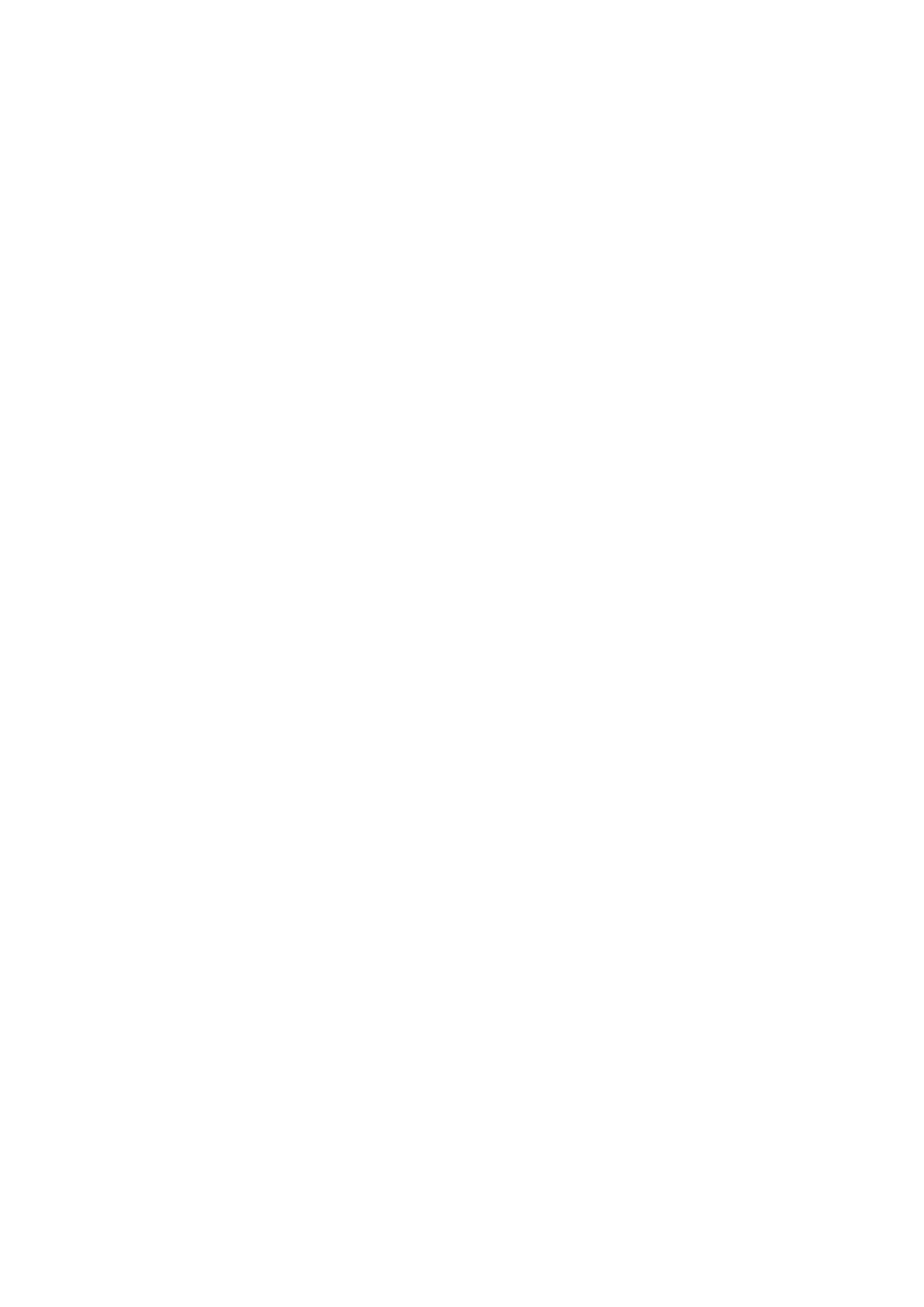Dear Customer, Thank you for purchasing our product. For optimum performance and safety, please read these instructions carefully.

亲爱的用户,感谢您购买我们的产品。为了使用及安全,请仔细阅读此说明书。

| User Memo: |
|------------|
| (购买日期)     |
| (名称)       |
| (地址)       |
| (网址)       |
| (邮箱)       |
| (电话)       |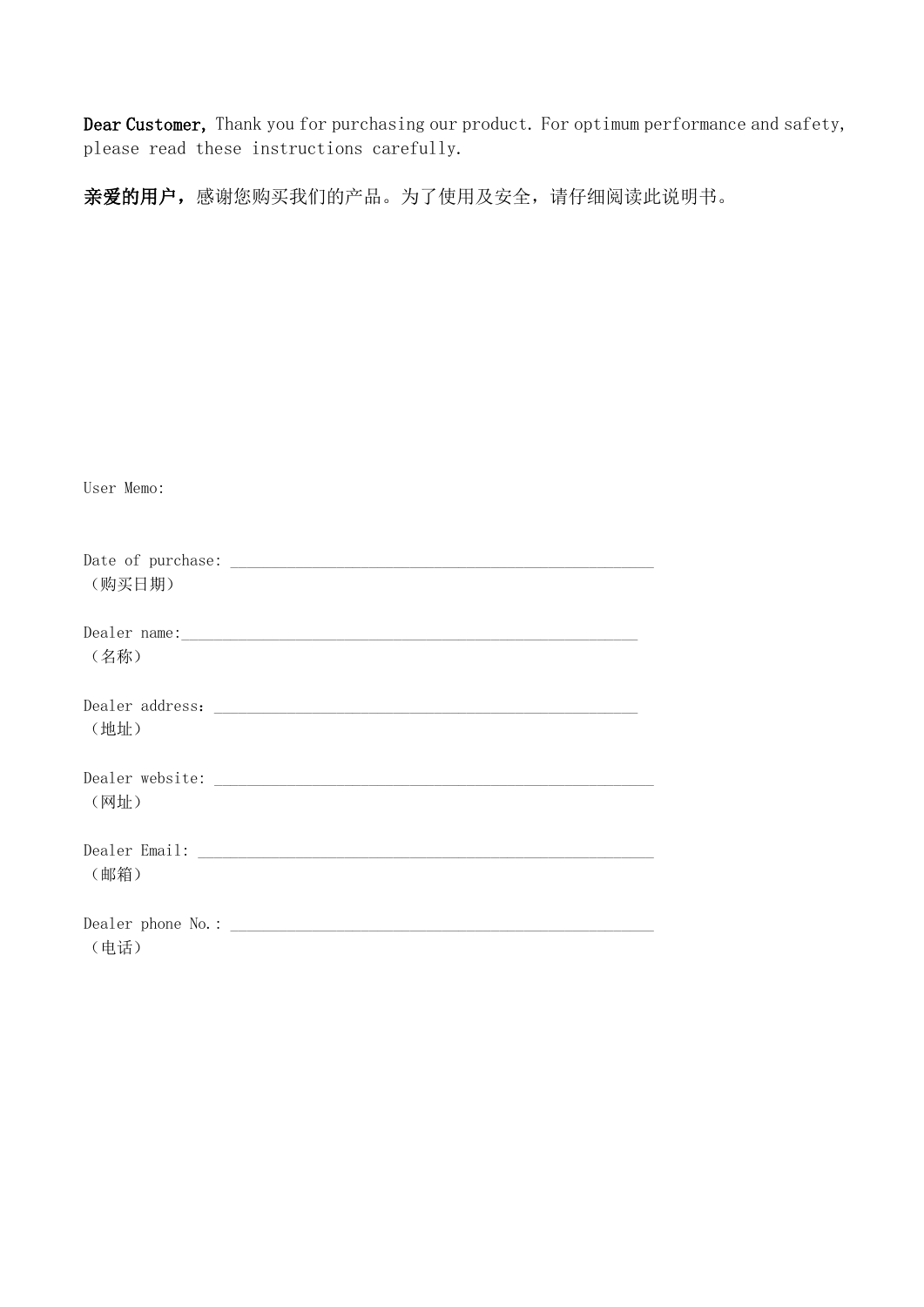Please check the content in the package.

请检查所有的配件是否齐全。



- 1. Light (灯具) 1 unit (台)
- 2. Power supply (电源) 1 unit (个)
- 3. Power cord (电源线) 1 Pcs (根)
- 4. Bracket (支架) 1 unit (套)
- 5. Screw (螺丝) 1 unit (包)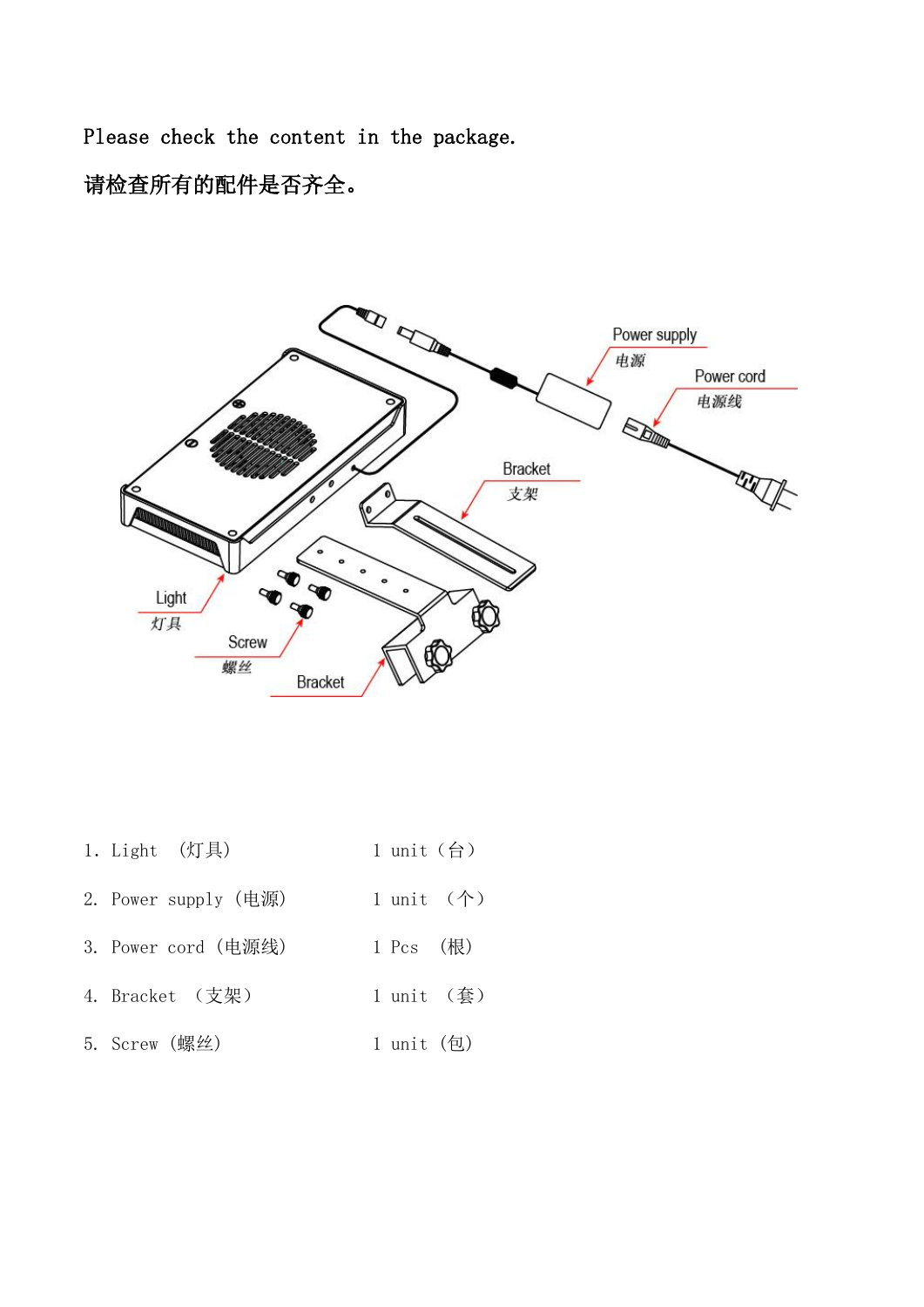### On safety / 安全事项

- The power supply cords should be routed so that they are not likely to be walked on or pinched by items placed upon or against them. Never take hold of the plug or cord if your hand is wet, and always grasp the plug when connecting or disconnecting it.
- Install indoor only, and use the attachments, mounting frames, hanging kit and accessories provided and specified by the manufacturer.
- Never look directly at the LED bulbs when you switch on the system. Incorrect use of this apparatus will increase eye hazard.
- Clean only with dry cloth.
- 确保电源及电源线不被其它物件压住。切误在手有水的情况下拔插电源插头。
- 室内使用,及请使用厂家提供的配件。
- 当灯具运行时,请不要直视灯珠,以免给您的眼睛带来伤害。
- 请使用干毛巾清洁灯具。

#### Mounting / 安装

1.

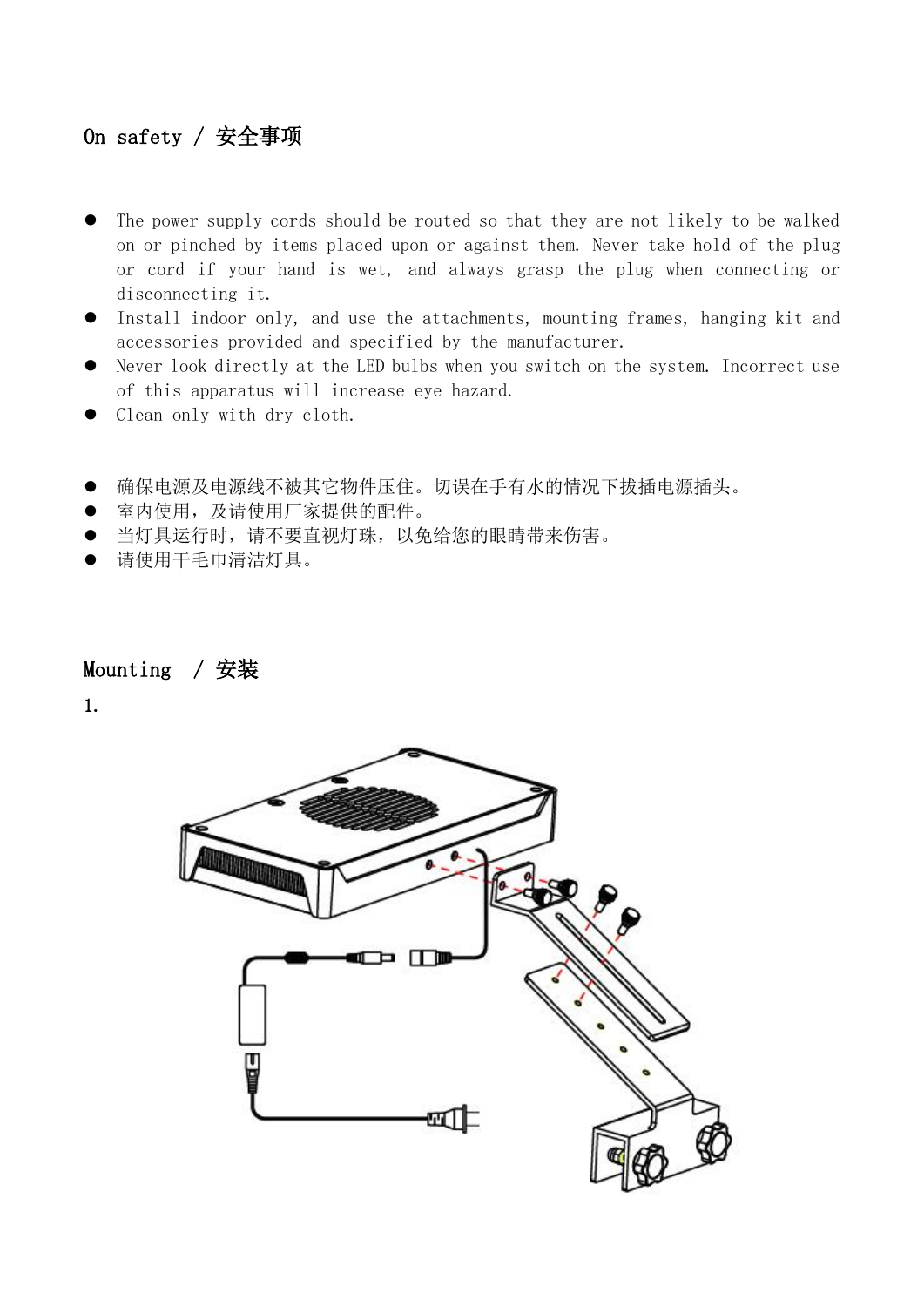

## Instruction / 使用方法:

1. Turn on / Turn off 开、关灯

Click the  $\oplus$  and  $\ominus$  at the same time to turn off or turn on the light. 同时按下 ⊕ 和 ⊖ 号键即可打开或关闭灯具。



2.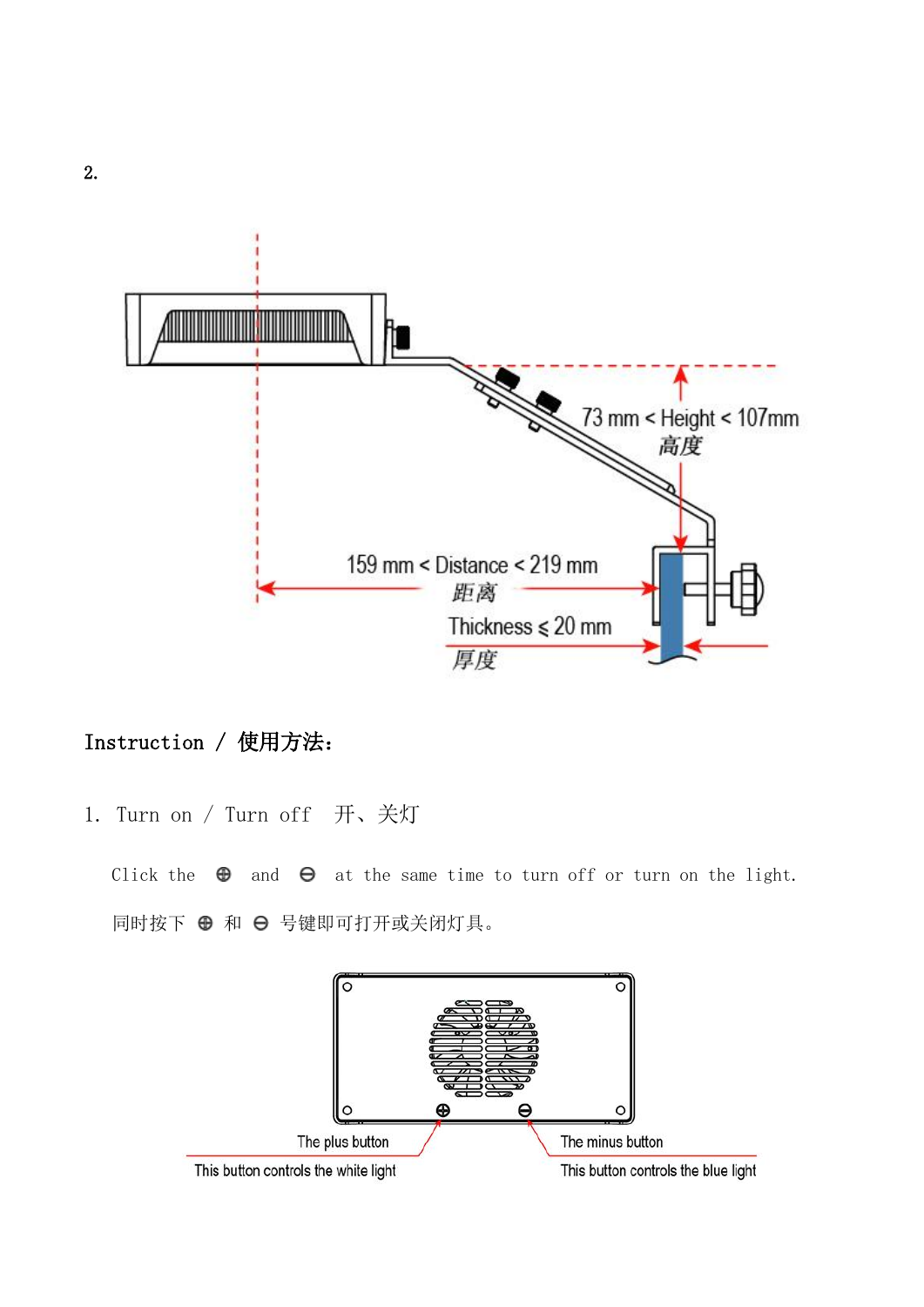2.Single channel control / 控制单个通道

Click the  $\Theta$  to strengthen the white light intensity and press the  $\Theta$  to weaken the blue light intensity.

按 ⊕ 号键可调节白色灯珠的亮暗, 按 ⊖ 号键可调节蓝色灯珠的亮暗。



3.Adjust the light intensity of two channels together / 同时调节两路通

### 道的亮暗

Long press the  $\oplus$  to strengthen the white and blue light intensity at the same time and long press the  $\Theta$  to weaken the white and blue light intensity.

长按 ⊕ 号键可使两路灯珠越来越底,长按 ⊖ 键可使两路灯珠越来越暗。

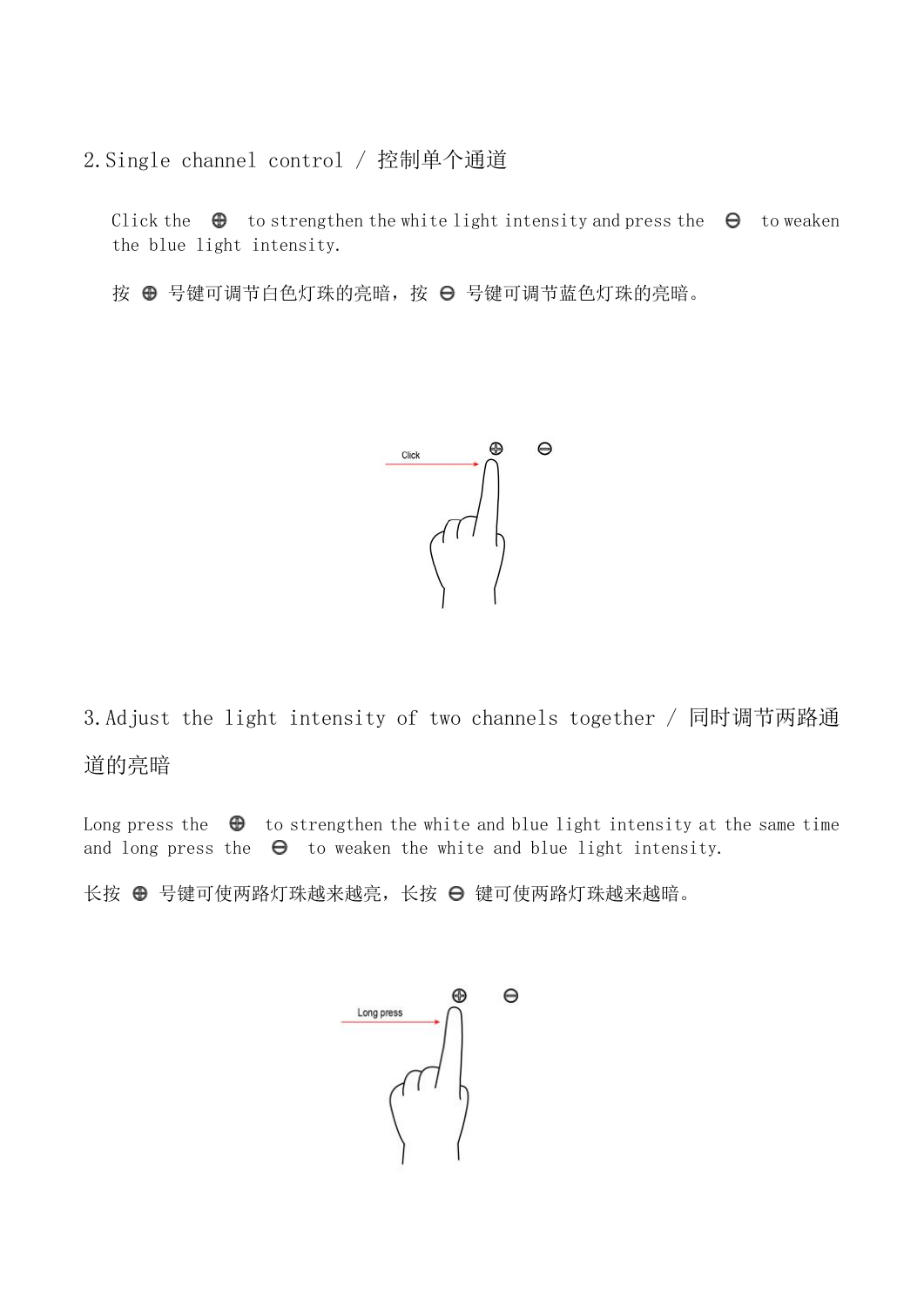| Product parameter: |             |                     |                                   |  |
|--------------------|-------------|---------------------|-----------------------------------|--|
| LED brand          | <b>CREE</b> | Dimension           | 220X110X30mm                      |  |
| LEDs quantity      | 9 pcs       | Suitable for        | $30^{\circ}50$ cm                 |  |
| Single LED wattage | 3 W         | Shell material      | E-Plastic                         |  |
| Max power          | 30 W        | Shell color         | Black                             |  |
| Input voltage      | 100-240VAC  | Working temperature | $0^{\circ}$ C to $40^{\circ}$ C   |  |
| Working frequency  | $50/60$ Hz  | Storage temperature | $-10^{\circ}$ C to $50^{\circ}$ C |  |

# LED layout / 灯珠分布图:

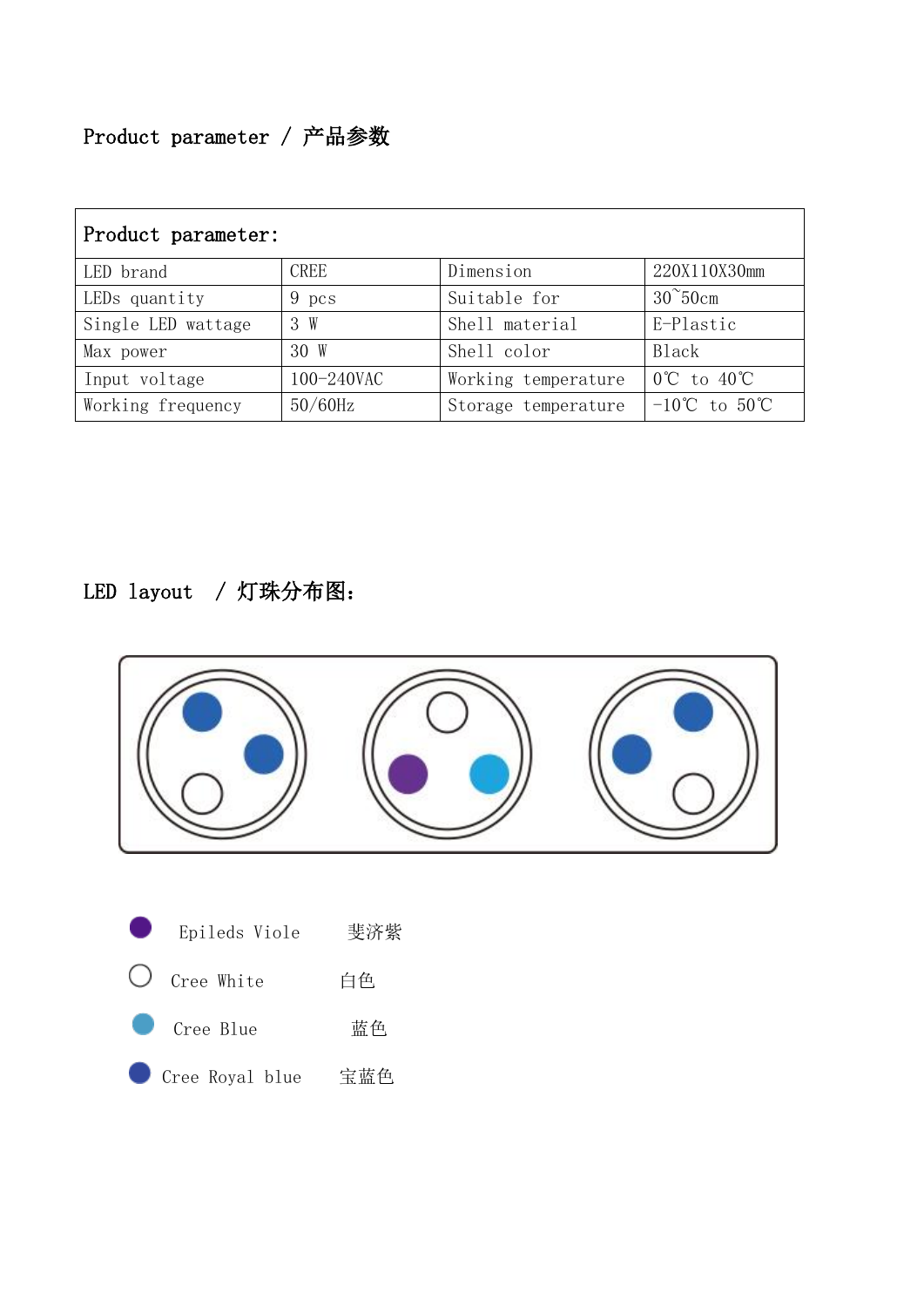#### Spectrum / 光谱

Professional led layout, display corals' color well and grow coral well, Strong penetrating power, soft mixed color effect, good corals 'color display and great corals growth effect.

专业的 LED 布局, 尽显珊瑚的色彩, 珊瑚生长良好, 穿透力强, 柔和的混合色效果, 良好的珊 瑚颜色和珊瑚生长效果。



FAQ & Solutions /常见问题:

1. The light can not be turned on /灯具不亮 Answer: Please check whether the circuit is properly connected. 回答:请按图检查几个位置的否连接好。

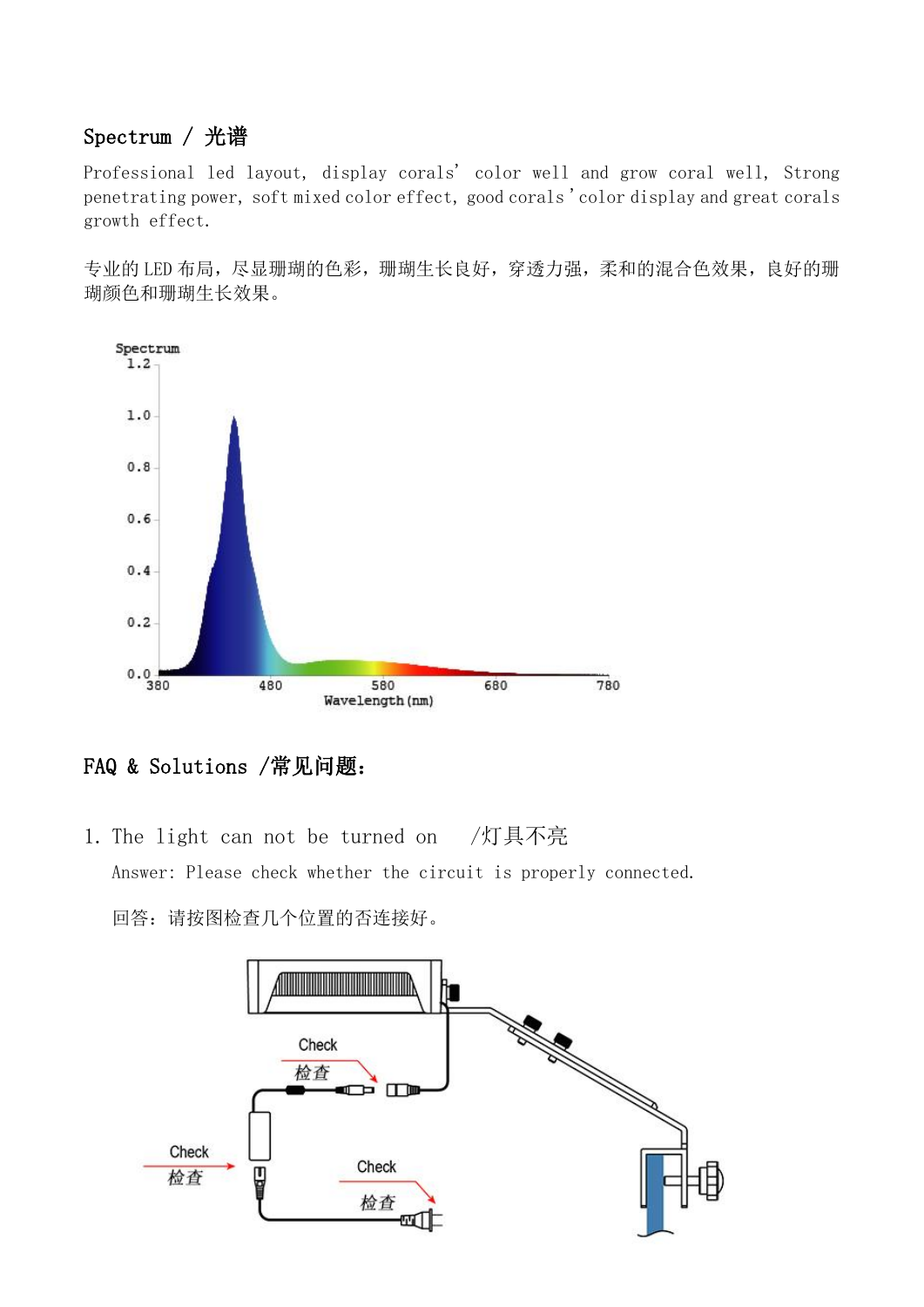2. The fan does not work / 风扇不工作

Answer: The fan will not work if the lights'temperature is not high enough since the light is equiped with intelligent temperature control fan.

回答:此风扇智能温控风扇,当温度没能达到一定时,风扇不会启动,环保节能。

Intelligent temperature control fan



ACCAQUA undertakes to repair or, at our option, replace the defective part free of charge –always provided the product has been installed correctly, is used for the purpose that was intended by us, is used in accordance with the operating instructions and is returned to us carriage paid. The warranty term is not applicable on the all consumable products.

Proof of Purchase is required by presentation of an original invoice or receipt indicating the dealer's name, the model number and date of purchase, or a Guarantee Card if appropriate. This warranty may not apply if any model or production number has been altered, deleted or removed, unauthorized persons or organizations have executed repairs, modifications or alterations, or damage is caused by accident, misuse or neglect.

We regret we are unable to accept any liability for any consequential loss. Please note that the product is not defective under the terms of this warranty where the product, or any of its component parts, was not originally designed and / or manufactured for the market in which it is used. These statements do not affect your statutory rights as a customer.

If your Acc-smart technology limited product does not appear to be working correctly or appears to be defective please contact your dealer in the first instance.

Before calling your dealer please ensure you have read and understood the operating instructions. If you have any questions your dealer cannot answer please contact us.